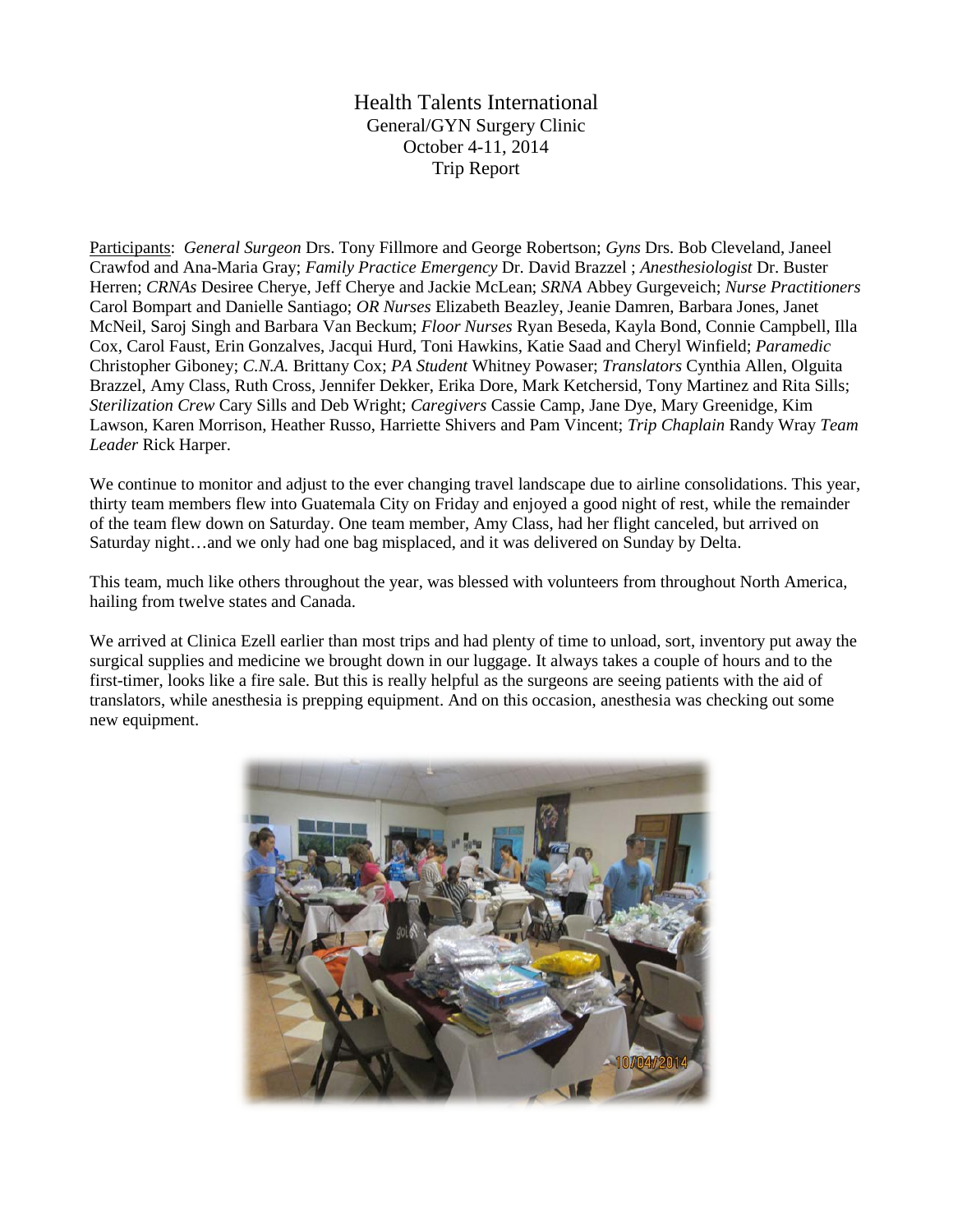

(Jeff, Desiree, Abbey, Jackie and Buster…the October dream team.)

We awoke Sunday morning, following a good night of rest, to an excellent breakfast of eggs, beans, tortillas, fresh juice and Guatemalan coffee. Old friends caught up on life since their last trip together and new friendships were forged. Sunday morning is a time to become acclimated and prepare to worship with the Montellano church family. Following worship, the pace would pick up as we held our major orientation, ate lunch and began surgery. The team had three, first-time surgeons in Drs. Bob Cleveland, Janeel Crawford and Tony Fillmore and were joined by HTI veterans, Drs. Ana-Maria Gray, George Robertson.

Within an hour of surgery beginning, representatives from a local lab arrived to collect blood from our volunteers willing to donate. As a precaution to emergency needs, we try to maintain 3-4 units of O positive blood to start the week. This is a good practice and our plans were fortuitous as we needed two units before the night was out. One of our patients had a large cyst that upon removal, by itself contained almost a unit of blood, and when coupled with bloss during surgery, needed two units to ensure a safe and speedy recovery.

Day one yielded ten general cases and three GYN!

Randy Wray served as our trip chaplain this week and in addition to outstanding Spanish skills and an excellent student of the Bible, Randy brought the insight of a missionary kid whose family served for many years in El Salvador. His gift for communicating biblical truth in a succinct and powerful manner enriched our team throughout the week.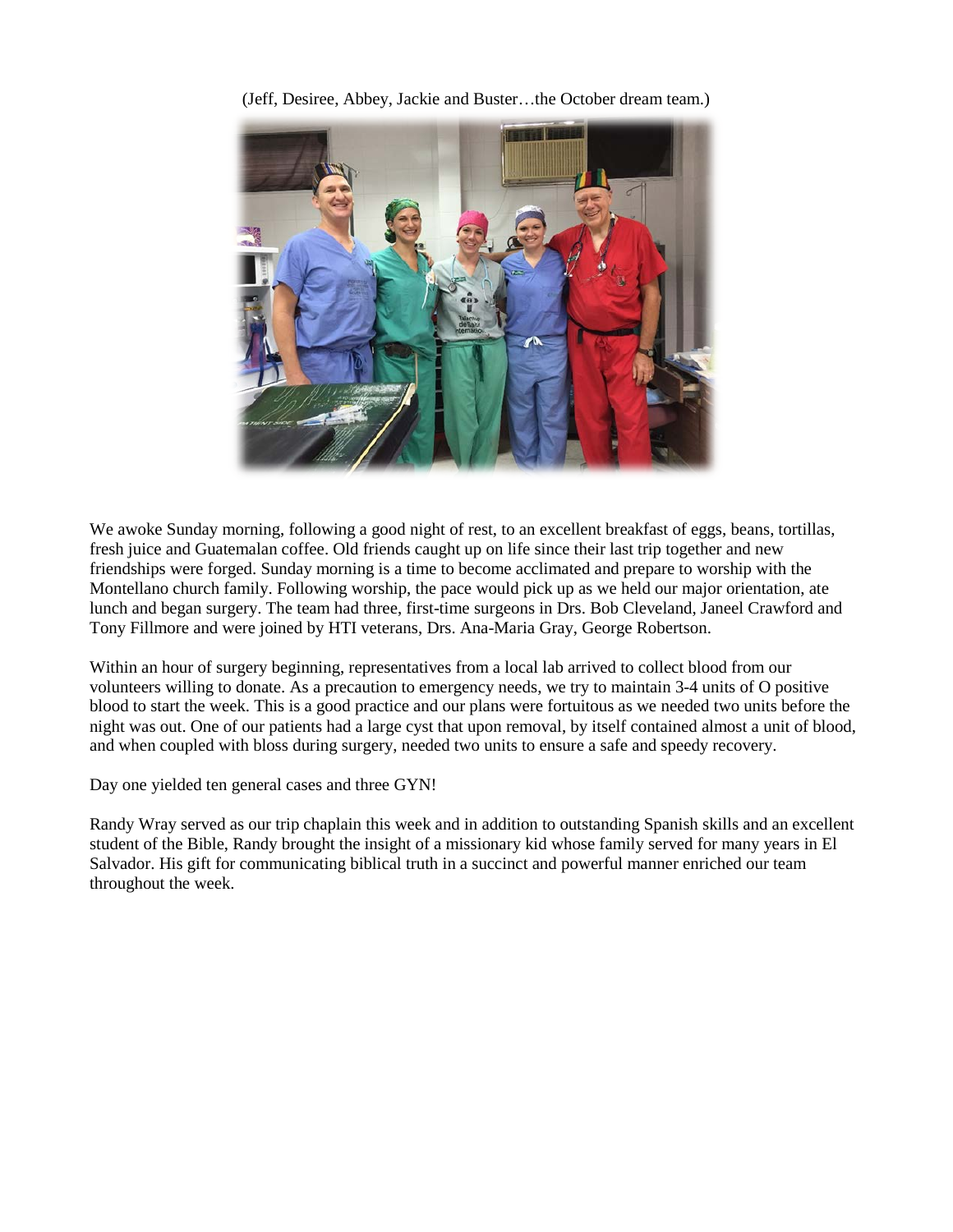

(Randy, second from the left, with Dr. Nehemias Lopez, Lester, Danielle and Jayro.)

Board members Cynthia Allen and Harriette Shivers were busy interviewing scholarship students Sunday and Monday at Clinica Ezell and then traveled to Chichicastenango on Tuesday for interviews on Wednesday and Thursday. By the time their week was over, a total of 43 students were interviewed and another 9 had been interviewed a couple of weeks earlier. Twenty-six students have been recommended for scholarships in 2015!

We had sixteen patients slated for surgery on Monday, but knew that a couple were going to be challenging and that we might have to delay a couple of cases. We ended up completing four GYN cases and twelve general cases and moving two patients over to Tuesday. However, that was not before one of our Sunday patients was brought back in following complications. Though she was experiencing some internal bleeding, we found no bleeding arteries or suture issues. We finally concluded that it was simply bleeding from muscle and tissue as she did fine after receiving two units of blood. (We had called the lab back in that morning and sought two more volunteers…a good thing.)

Tuesday and Wednesday went smoothly and come Thursday morning, we only had a few cases remaining. A large group traveled to San Lucas Toliman and we ended the week with 54 major surgical cases and three minor cases not requiring anything more than local anesthesia.